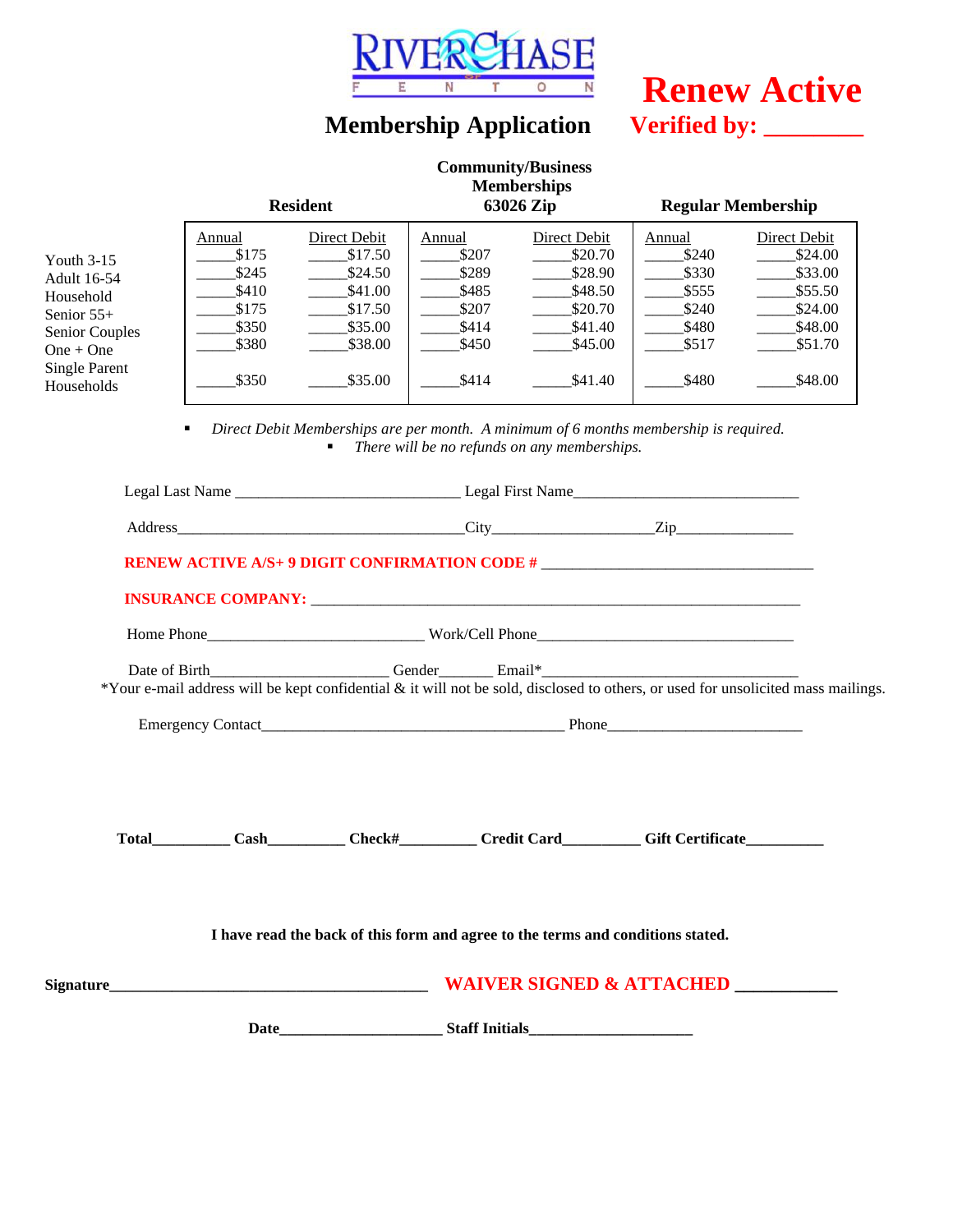# *MEMBERSHIP AGREEMENT*

### **Member Information, Rules and Regulations:**

#### **RATES:**

- Resident Rates Available to any individual and households residing within the City Limits of Fenton, Missouri. Proof of residency will be required with application for membership and upon renewal. Proof of residency must be supported with a current unpaid utility bill showing name and address. Making a false statement of residency will result in revocation of membership privileges.
- Community/Business (63026) Rates Available to all individuals, households and businesses in the 63026 Fenton zip code. Participants must provide proof of primary residency within the 63026 zip code and/or proof of employment with a business operating within the 63026 zip code. **If mailing address is a Post Office Box # in 63026 additional proof of 63026 actual residency must be provided.**
- Regular Membership Rates Apply to all individuals, households, and businesses not included above.
- Membership Rates are subject to change on an annual basis. Members electing the direct debit payment plan will be notified at least 30 days in advance of a change. Members renewing annually will receive notification at the time of their renewal.

#### **MEMBERSHIPS:**

- Household Up to two adults who live in the same household and their dependents, age 25 and under, who also reside in that same household. **All household members must be identified and listed at the time of purchase.**
- Adult Ages 16 through 54
- $Youth Ages 3 through 15$ </u>
- $Senior Age 55+$
- Senior Couple A couple, one of which is 55 years of age or older, both residing in same household.
- $One + One Membership$  for two people, regardless of age, residing in the same household.
- Single Parent Household One parent, his/her children ages 25 years and under residing in the same household. **All household members must be identified and listed at the time of purchase.**
- Value Cards 12 punch discounted day pass (not valid for program discounts) may be used for same day multiple admissions. VALUE CARD PURCHASER MUST BE PRESENT TO USE. Expire one year from purchase date.
- Documentation for Membership RiverChase reserves the right to request documentation proving eligibility for any and all membership classifications and/or rates.
- Membership Downgrades are only permitted at the time of the anniversary date.

#### **General Facility Information, Rules and Regulations (additional regulations specific to activity areas exist):**

- Lost or Stolen Cards must be replaced for a \$2 fee.
- Children ages 2 and under are admitted to the facility free.
- Children 12 years and younger require supervision. These children must either be supervised by an adult, play in the supervised "Stay 'n Play" area (limit of 2 hours) or they can participate with a youth who is 13 years or older. Each youth, 13 and older, may supervise only one guest 12 and younger.
- Fitness Area participants must be at least 16 years old. Youth ages 12 15, may be granted usage by enrolling in a Mandatory Weight Training Class with a parent. We reserve the right to request proof of age or Weight Training Class completion card from any fitness center participant appearing to be 16 years old or younger.
- Youth ages  $9+$  may walk or run the track unsupervised.
- Youth ages 9 or younger may walk the track only when walking with a parent or guardian.
- No Food and Drink may be brought into the facility, with the exception of water bottles subject to staff inspection. No beverages are allowed in the gymnasium. Glass bottles and containers are prohibited.
- Members and guests must abide by rules and regulations of the Parks and Recreation Department or privileges will be revoked.

#### **Cancellations, Refunds and Renewals:**

- **There will be no refunds on memberships.**
- Members must present their membership card upon entering the facility.
- Direct Debit memberships will remain in full force and are continual memberships until cancelled in accordance with the RiverChase rules and policies. Direct Debit Memberships may be cancelled AFTER six months of payments. (1<sup>st</sup> month's payment plus a minimum of five direct debit withdrawals on the  $18<sup>th</sup>$  of each month). Cancellation must be received in writing by the 10th of the month in order to cancel by the 18<sup>th</sup>. Direct debit memberships do not expire and continue indefinitely unless **cancellation procedure has been properly completed.**
- Once you are a member, applications only need to be filled out with a change in membership or a 30-day lapse in membership.

#### **Waiver and Release of Liability**

**"No liability either expressed or implied, will be incurred by the City of Fenton, its agents, servants, employees, and volunteers arising out of the use of the premises by permittee, its agents, servants, guests, employees, assigns, successors, invitees and licensees. Member agrees to indemnify and save harmless the City of Fenton, its guests, agents, servants, employees, from and against any and all liability for damages arising from injuries to person or damage to property occasioned by any acts or omissions of (other party) its agents, servants or employees, including and all expenses, including but not limited to attorneys' fees and costs, which may be incurred by the City of Fenton or its agents, servants or employees, in defense of any claim, action or suit, irrespective of any claim that an act, omission or negligence of the City of Fenton or its agents, servants or employees contributed to such injury or damage."**